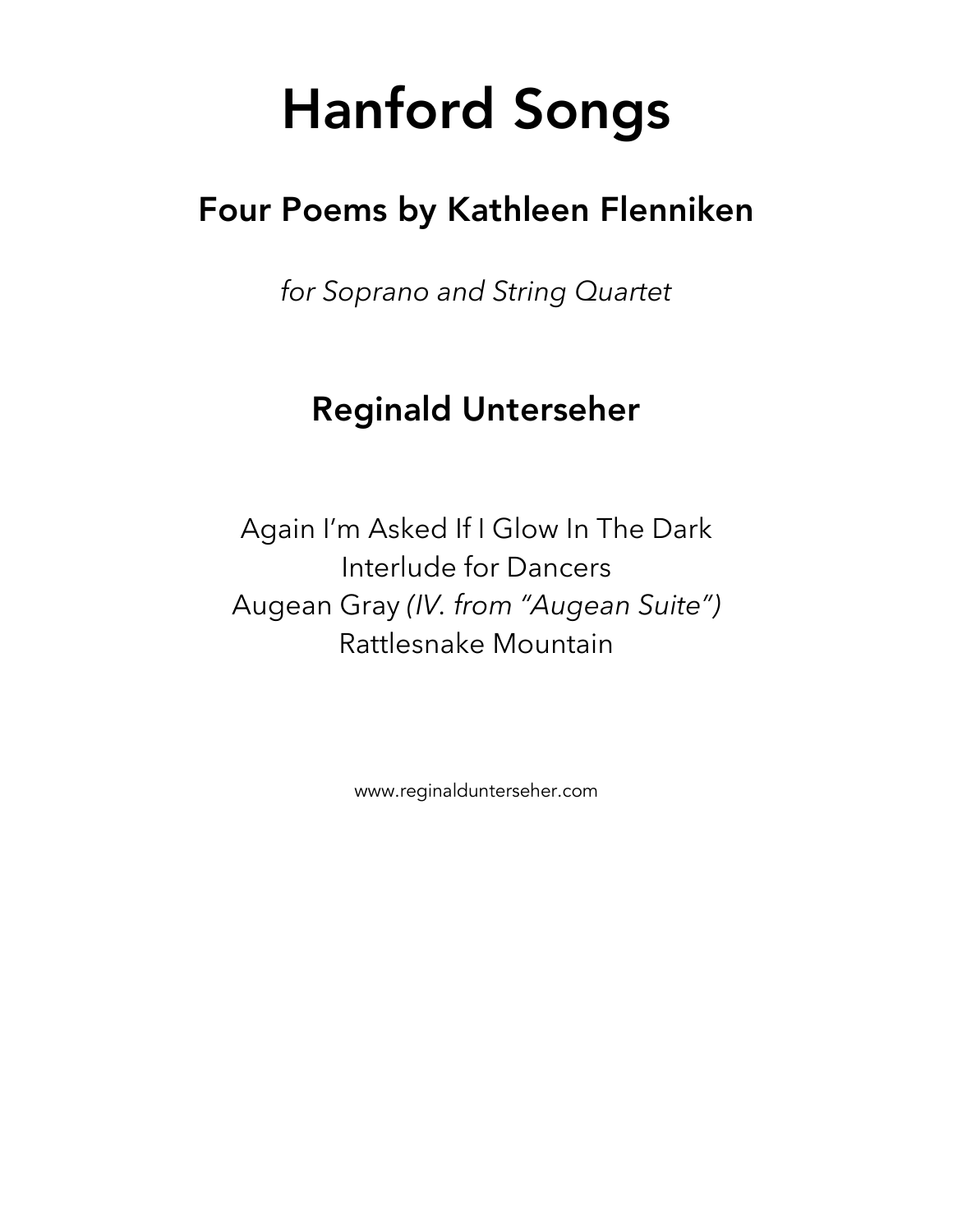#### AGAIN I'M ASKED IF I GLOW IN THE DARK

What glowed in childhood was streetlight, moonlight, the crack under my bedroom door, my eyes, squeezed tight for a fireworks show.

Four houses up the street, Carolyn's mother could never sleep. The blue flicker of Johnny Carson. The bright lamp of her sewing machine.

Occasional headlights crawling across my shelf of dolls. Their nonchalance. The face in my poster of *Neuschwanstein.* The face on the clock.

I revisit those nights at night, and the night beyond me— the river, the trains, the dust revising my past. Enlightened. So yes.

This question is one that anyone who has lived in the Tri-Cities for any length of time has heard. The activities "out at the area" are widely misunderstood by people both inside and outside of the region, a legacy of the culture of secrecy that accompanied the dawn of the nuclear age and persisted through the Cold War. Some dangers are ignored and suppressed while others are the subject of wild speculation. This poem is indeed a "song of innocence and experience," the point of view of a child looking and listening in the night, and the reflections of an adult. Carolyn, in the poem, is Kathleen's best friend in childhood, whose father worked at Hanford and later died of a radiation-induced illness.

The first sound we hear in this setting is a high harmonic from the first violin, a sound I associate with the Civil Defense warnings I remember from my childhood (including "Duck and Cover" drills) and with the threat of incoming missiles and bombs, as well as those hard to identify machine noises that we hear in the quiet of night. In an area like the Tri-Cities with such an open landscape and little nighttime traffic, you can also hear trains from very far away, their regular clicking and rolling sounds seeming to come from everywhere, but faintly.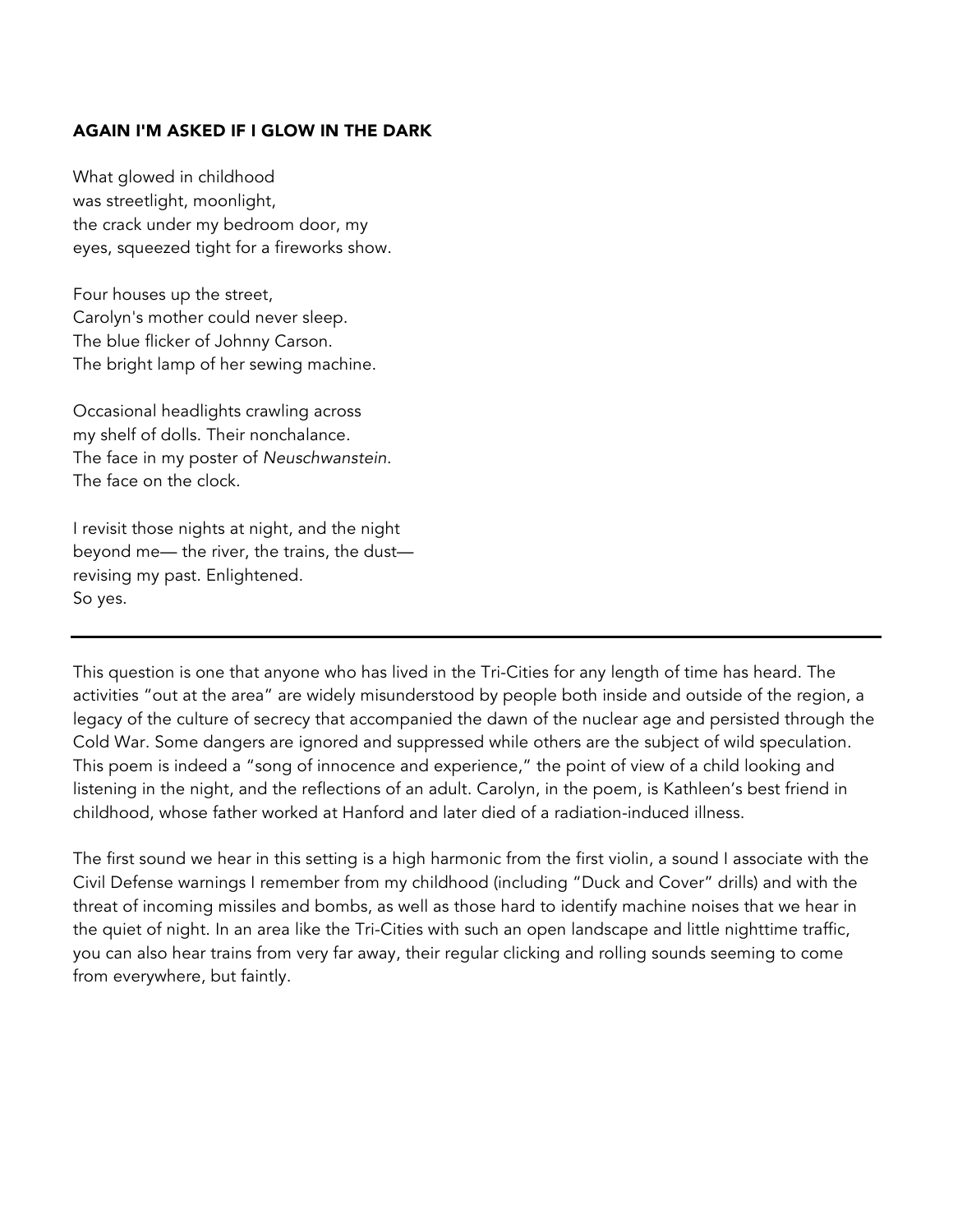#### INTERLUDE FOR DANCERS

*—Richland, 1969*

A somersaulting boy plays a tumbleweed while three ballerinas dance their role as the wind hair loose, skirts thick, their crinolines caked with dust. Remember? we say in the audience, elbowing each other. Remember sand in our eyes and mouths, residents quitting in droves blown out of town by gusts we called *termination*? Leather-soled government men step out to pas-de-deux with our dust storms, who extend *en pointe* and pirouette, their eyes finely lashed and batting back grit against a backdrop of brown Horse Heaven Hills. How beautiful! we might say or anyway, How tragic! as the men attend and the prickly boy tumbles and clowns. The hometown girls make good— they billow and blast, ripple like flags, and lob loose clods of earth. Look at them... Look at what art we make! But what the wind blows in, it blows along. And we are what's left.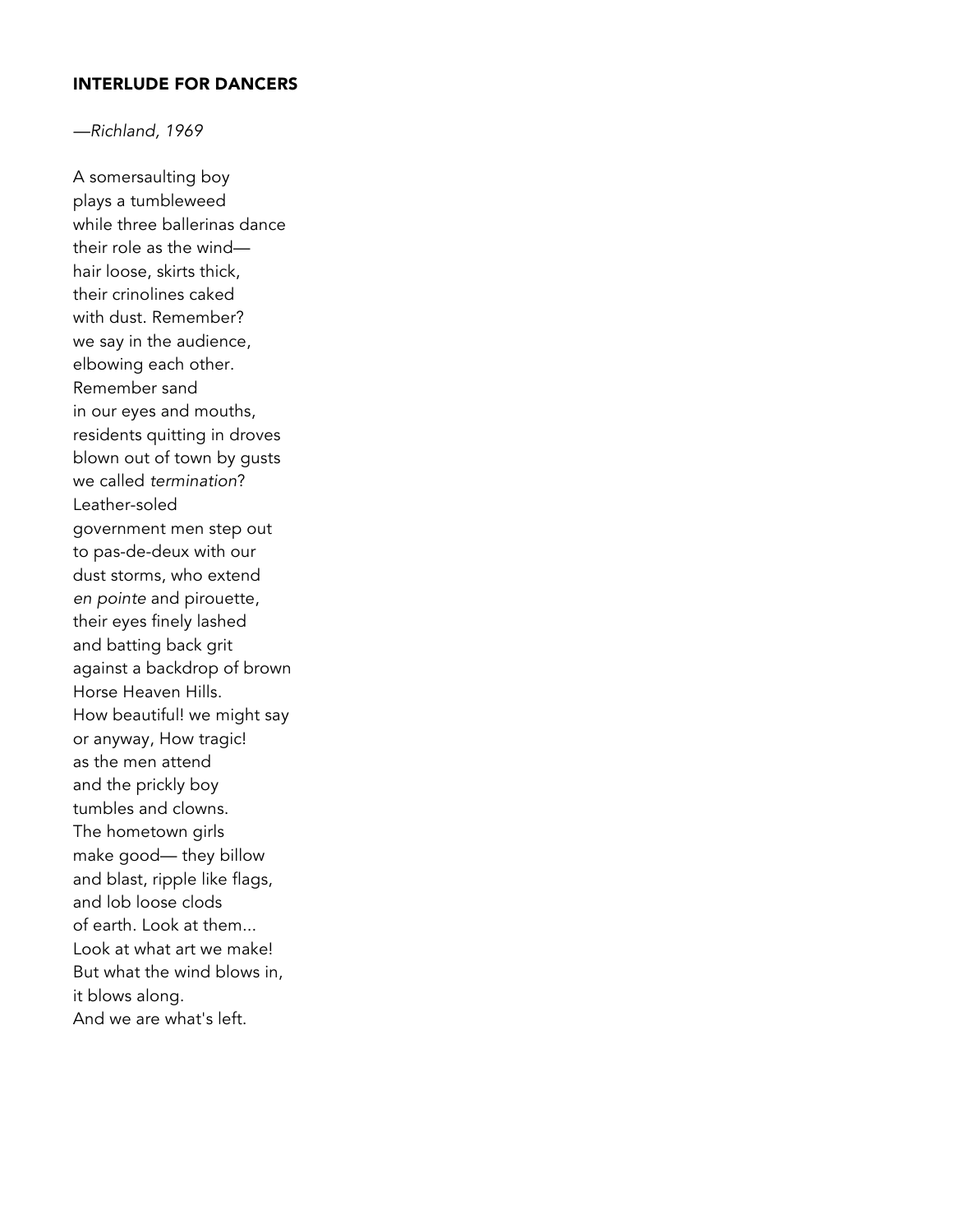The wind and blowing dust was often the first thing that workers dealt with upon arrival in the Tri-Cities, especially in the early days of the 40's and 50's. These dust-ups were called "termination winds" because these 40-70 mile an hour wind storms picked up large volumes of sand and grit, especially in the areas newly disturbed by construction, and blasted the unsuspecting workers on the site as well as everyone in town. These storms prompted many workers to quit their jobs and leave the area rather than face a second occurrence.

\_\_\_\_\_\_\_\_\_\_\_\_\_\_\_\_\_\_\_\_\_\_\_\_\_\_\_\_\_\_\_\_\_\_\_\_\_\_\_\_\_\_\_\_\_\_\_\_\_\_\_\_\_\_\_\_\_\_\_\_\_\_\_\_\_\_\_\_\_\_\_\_\_

This poem recalls a scene from a local ballet performance in 1969. The last lines capture so well the history of a group of small towns built around the transient nature of the work and workers. This poem is dedicated to dancers Nora Parkhurst, Lisa Peterson, and Paula Prewett; to teacher Lois Rathvon, and to Carolyn's daughter, Marisa.

A fast waltz, we hear both the grace and awkwardness of the scene as it plays out in front of us. The singer and string players dance with each other, sometimes taking the part of the folks on stage, sometimes those in the audience.

| Women,                               |                                    |
|--------------------------------------|------------------------------------|
| take off your                        |                                    |
| dresses                              |                                    |
|                                      | and undergarments,                 |
| You babies,                          |                                    |
| crawl naked                          |                                    |
| in the grass.<br>Lie down all of you |                                    |
| under the August sky,                |                                    |
|                                      | and nobody ask.<br>Questions alarm |
| and weaken                           |                                    |
| our nation.                          |                                    |
| It is snowing.                       |                                    |
| Your men are at work                 | making snow.                       |
| I will go first                      | and close my eyes,                 |
| cross the distance                   |                                    |

AUGEAN GRAY *(IV. from Augean Suite)*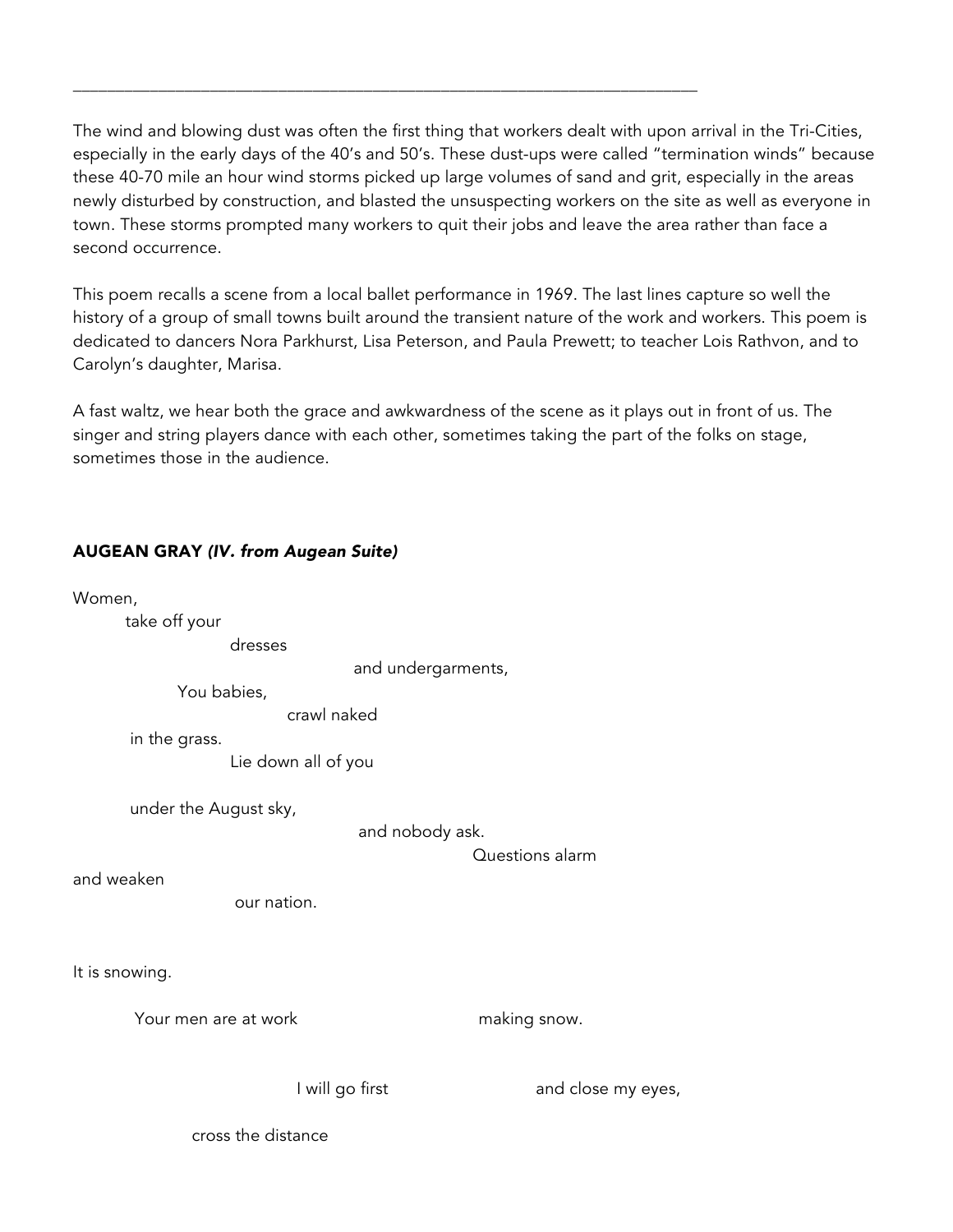#### between here

and winter.

Lie down, patriot.

Don't ask.

The fourth in a series of six poems called "Augean Suite," all the poems reference the fifth labor of Hercules, which was to clean the Augean Stables. This was a daunting task, as the cattle were immortal, produced an enormous amount of dung, and the stables had not been cleaned in thirty years. Hercules' solution was to reroute the Alpheus and Peneus rivers to wash the filth down to the sea.

\_\_\_\_\_\_\_\_\_\_\_\_\_\_\_\_\_\_\_\_\_\_\_\_\_\_\_\_\_\_\_\_\_\_\_\_\_\_\_\_\_\_\_\_\_\_\_\_\_\_\_\_\_\_\_\_\_\_\_\_\_\_\_\_\_\_\_\_\_\_\_\_\_\_\_\_\_\_\_\_\_\_\_\_\_\_\_\_\_\_\_\_\_

In this poem, and in the third poem of the suite, there is reference to snow in August. A total of 166 documented radionuclides were released into the atmosphere from the Hanford facility during its active production lifespan. After World War II a new type of chemical process was developed to recover plutonium from irradiated fuel. This "reduction-oxidation" process known as "Redox" for short, created a flaky byproduct that included radioruthenium, Ru-106. This material is very "hot" radiologically, but it has a very short half-life, which makes it a very dangerous but temporary problem. In 1952, shortly after Redox plant operations had begun, technicians discovered particles occasionally "large enough to be seen by the unaided eye" with snowflake-like radioruthenium particles occasionally observed several inches in diameter. The largest reported release was in January 1954 when nearly 260 curies were released from the Redox plant. Technicians observed these particles 150 miles northeast in Spokane and later discovered traces of the same airborne particles in northeastern Montana in 1954.

This setting is a still scene, with the heartbeat in the cello, the distant warning sirens, and the slowly descending high notes similar to those at the opening of the first song, ominous and indistinct, like those tall smoke stacks we can barely see from so far away.

### RATTLESNAKE MOUNTAIN

We claim it's the tallest treeless mountain in the world, which is only true if you behold it—

mistress of dust storms, wildfires, windswept and monochrome— and acknowledge we live exposed to the planets here,

that the mountain's folds and shadows roll with stars, soft April greens, and lupine,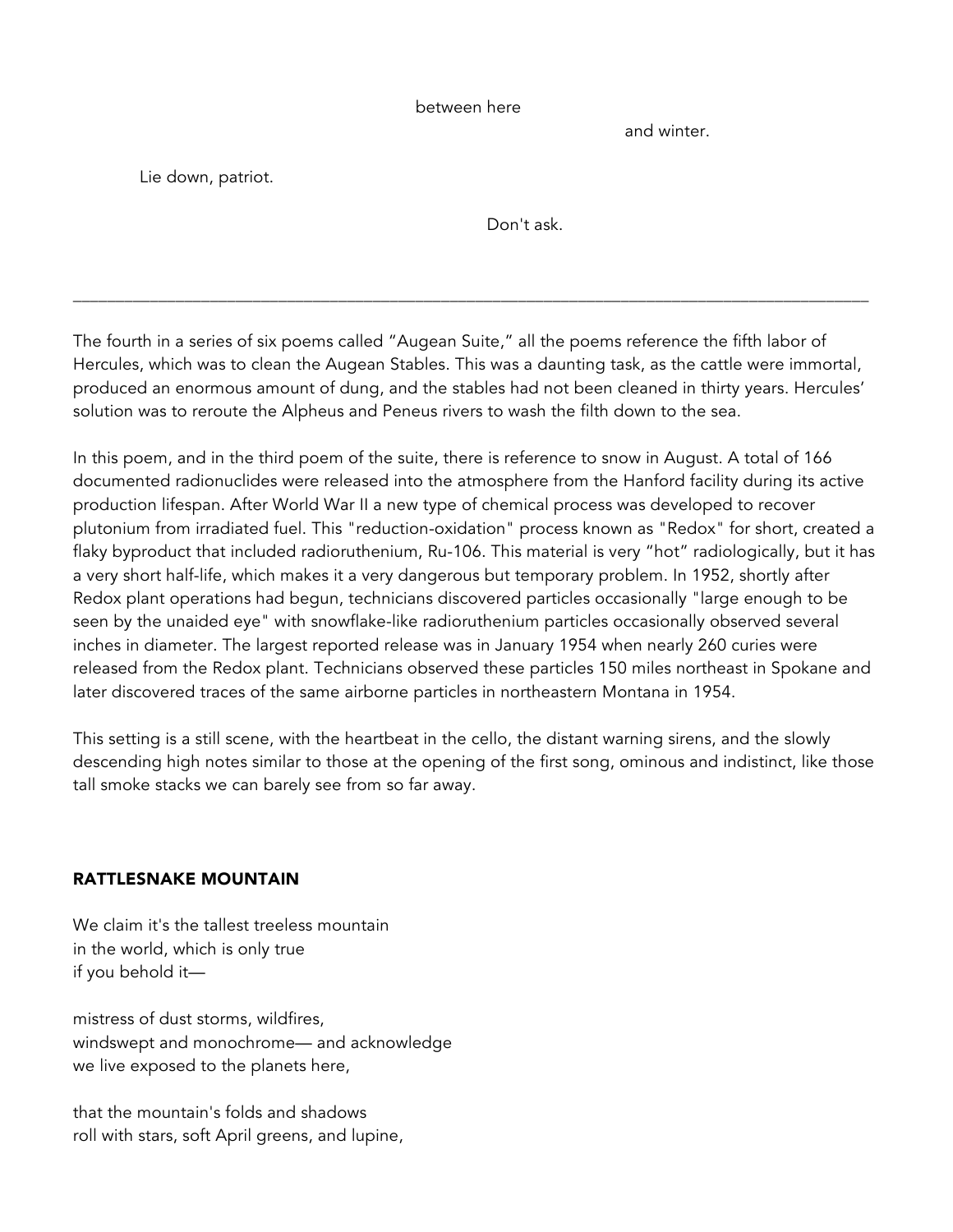belying missile silos hidden in catacombs

and the waste of 50 years of atomic bombs. Our families all came from elsewhere, and regarded the desert as empty,

and ugly, which gave us permission to savage the land. The mountain, figure in repose, looked on

as we buried what we buried at its hem. Desert turned vineyard, orchard, strip mall, houses in every shade of beige.

This radioactive burial ground and the hills along its edge are the last unbroken stretch of shrub-steppe remaining.

I left the mountain half my life ago to live among trees, and now— an exile— I understand

what beautiful ghost rises up in the distance in my dreams. Now I know this ruined place is sacred.

This long hill, 3,527 feet tall, dominates the Tri-Cities skyline. The Yakama Nation referred to Rattlesnake Mountain as Lalíik, meaning "land above the water." Some historians speculate that the origin of the name Lalíik refers to the inundation of the Columbia River Plateau during the Missoula Floods, as Rattlesnake would have been one of the few mountains not completely covered by flood waters. Lalíik is held sacred by native peoples of the Columbia Plateau, including the Nez Perce, Umatilla, Wanapum, Cayuse, Walla Walla, and Yakama, and remains a spiritual epicenter to this day.

One factor that made Hanford attractive for the nuclear reservation was the isolation and security that the treeless, sagebrush covered shrub-steppe landscape provided. Ironically, this need for security and space around the nuclear facilities created "the last unbroken stretch of shrub-steppe," which is now part of the Arid Lands Ecology Reserve.

The flanks of Rattlesnake Mountain contained missile silos, intended to protect the site from Soviet bombers, as well as a bomb shelter for selected "high-value" residents in the event of a nuclear attack. As technology developed, and the threat came from ICBM's rather than bombers, the missile silos were repurposed, and currently serve as the site of gravitational wave experiments, among others. These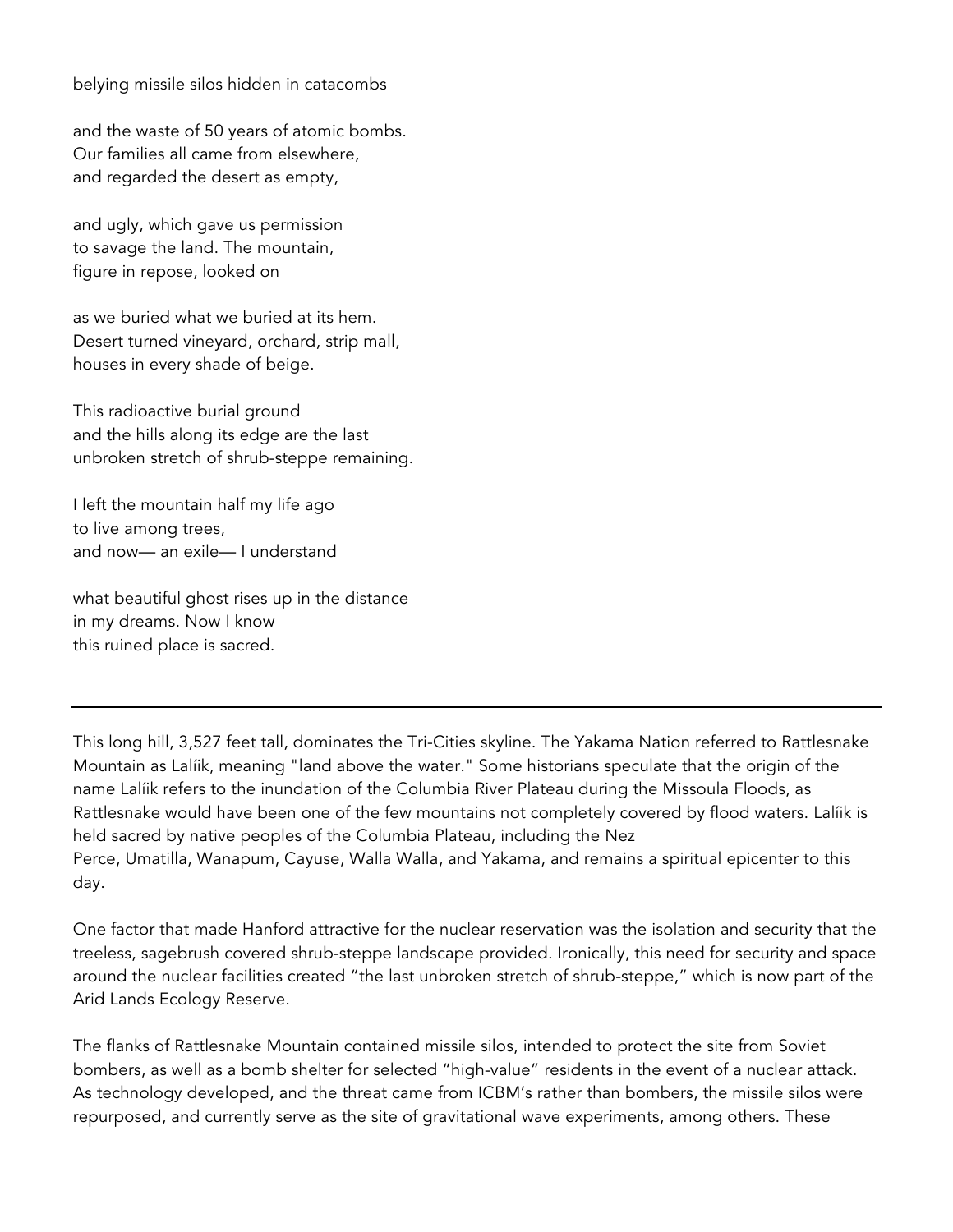facilities are nearly invisible until you are upon them, and exploring the tunnels and walkways is a stunning experience.

This song is preceded by an interlude for string quartet alone. In the interlude and the song, I incorporate the long, arching shape of the hill, the movement of wind in the grass, and the combination of stillness and activity that those desert hills contain, and the amazing contradiction of the location of a Superfund site, one of the most polluted places on earth, whose existence preserved the last remaining free-flowing stretch of the Columbia River.

Reginald Unterseher is Music Director and Composer-in-Residence at Shalom United Church of Christ, Richland, Washington. His works are published by Oxford University Press, Walton Music, and from his web site, www.reginaldunterseher.com. He is a founding member of Northwest Choral Publishers with Karen P. Thomas and John Muehleisen.

Mr. Unterseher's compositions are regularly performed throughout the world and have been featured at regional and national ACDA and MENC conventions in the US as well as at Carnegie Hall in New York City. He currently serves as Repertoire & Standards Chair for Men's Choirs for the Northwest Division of the American Choral Director's Association, and is in demand as a choral and vocal adjudicator and clinician. Mr. Unterseher is a past Artistic Director of Consort Columbia (now Mid-Columbia Mastersingers), founder and past Chorus Master of Washington East Opera, and an active member of Male Ensemble Northwest.

As a voice teacher, Mr. Unterseher is an active member of the Washington State Music Teacher's Association. For the last two years, he has had students in the finals of the National Senior Voice Competition. This year, his student Vanessa Vega placed third. Former students include successful teachers, performers, conductors, and actors, including Santino Fontana, this year's Tony Award nominated Best Leading Actor In A Musical.

Mr. Unterseher is Composer-In-Residence for the upcoming United Church of Christ Musician's Association national conference. The week's activities will include the premiere of "Border" for chorus and organ, conducted by Dennis Coleman of the Seattle Men's and Women's Choruses, with organist Douglas Cleveland, at St. Mark's Cathedral in Seattle on July 18.

Veteran's Day, 2013, will bring the premiere of "Here, Bullet," seven songs for tenor, chorus, and piano in Salem, Oregon. The poems were written by Brian Turner during his time as an infantry team leader in Iraq.

www.reginaldunterseher.com www.NWChoral.com

Kathleen Flenniken is the 2012 - 2014 Poet Laureate of Washington State. Her first book, Famous (University of Nebraska, 2006), won the Prairie Schooner Book Prize and was named a Notable Book by the American Library Association. Her collection, Plume (University of Washington Press, 2012), is a meditation on the Hanford Nuclear Site in Washington State, and was a finalist for the William Carlos Williams Award from the Poetry Society of America. Flenniken's other honors include a fellowship from the National Endowment for the Arts and a Pushcart prize.